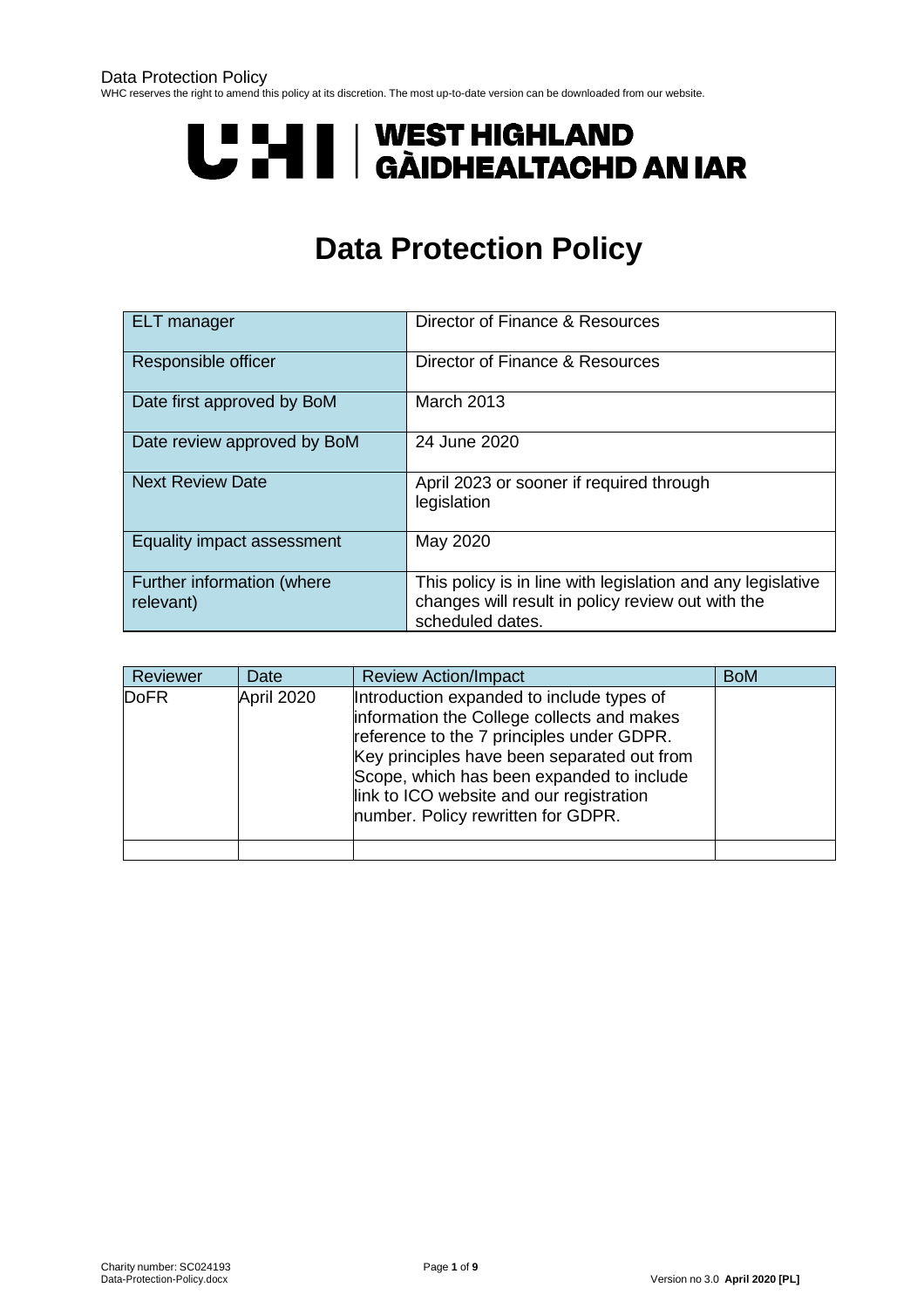## **Contents**

| 3.0  |                                                                    |
|------|--------------------------------------------------------------------|
| 3.1  |                                                                    |
| 3.2  |                                                                    |
| 3.3  |                                                                    |
| 3.4  |                                                                    |
| 3.5  |                                                                    |
| 3.6  |                                                                    |
| 3.7  |                                                                    |
| 3.8  |                                                                    |
| 3.9  |                                                                    |
| 3.10 | Data Protection Impact Assessments and Data Protection by Design 7 |
| 3.11 |                                                                    |
|      |                                                                    |
|      |                                                                    |
|      |                                                                    |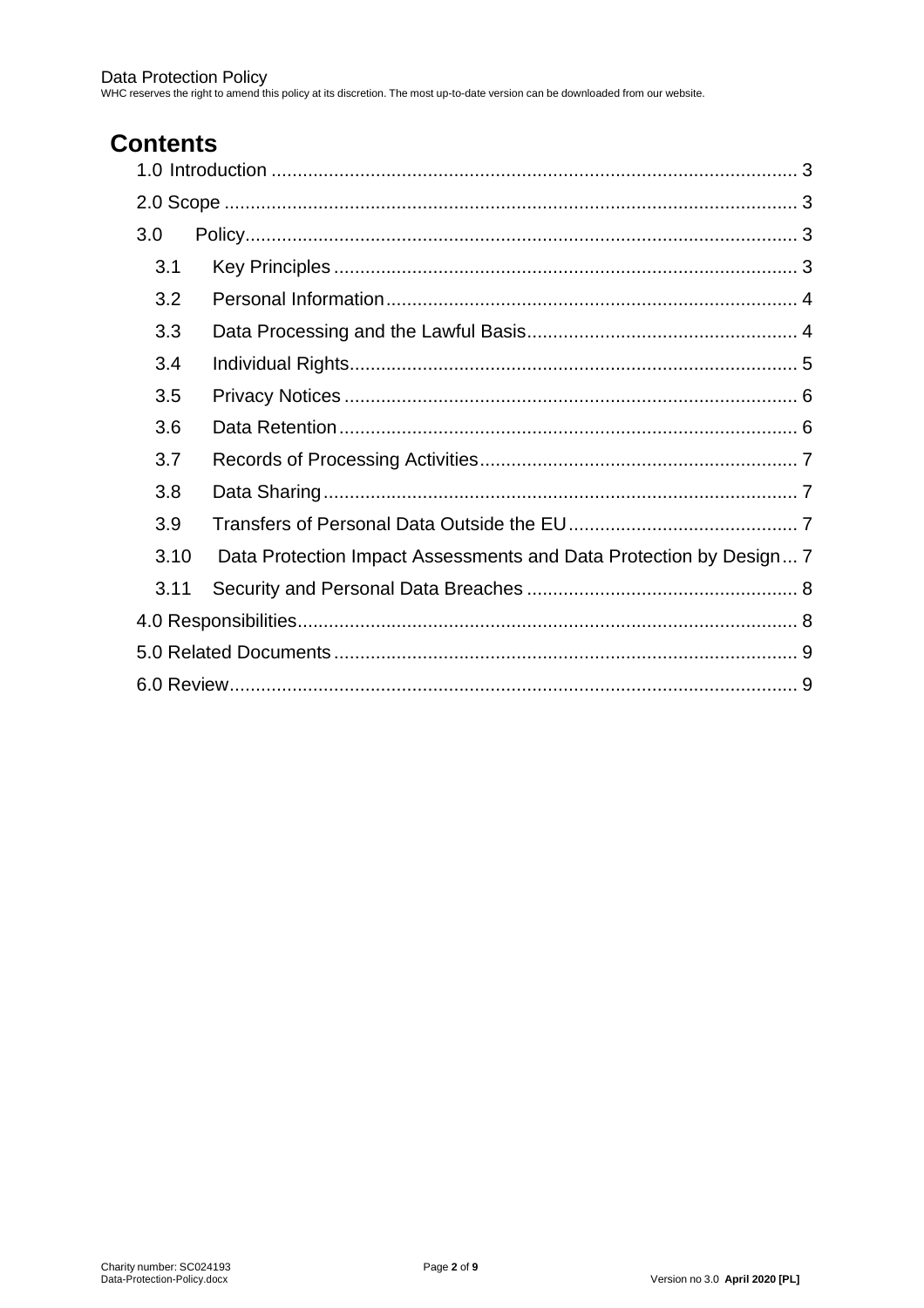## <span id="page-2-0"></span>**1.0 Introduction**

- **1.1** West Highland College UHI recognises that information systems, both electronic and manual, their associated processing tools and services and the information they contain are an integral part of teaching, learning and administration and are of vital importance to ensure that the organisation functions efficiently.
- **1.2** The college collects and uses information (data) about its staff, students and other individuals and bodies that it has contact with and follows the 7 principles outlined within the EU General Data Protection Regulations (GDPR).
- **1.3** The College is committed to ensuring that the processing of personal data is only undertaken in the legitimate operation of the College's business and will ensure that the 7 key principles lie at the heart of the College's approach to processing personal data.
- **1.4** The College is committed to ensuring that this policy and any associated procedures are updated to reflect any future legislative changes and updates in a timely manner.

## <span id="page-2-1"></span>**2.0 Scope**

- **2.0** This policy covers all data coming under the provisions of the GDPR and all persons in the college recording, accessing or using that data in anyway.
- **2.1** The college is registered as a data controller with the Information Commissioner's Office and endeavours at all times to maintain data in secure conditions. See<https://ico.org.uk/> registrations number Z8275428
- **2.2** All staff are required to undertake mandatory Data Protection Training as part of their induction and as required updates/refresher training.
- **2.3** Any deliberate breach of the data protection policy may lead to disciplinary action being taken or access to College facilities being withdrawn or even a criminal prosecution. Any questions or concerns about the interpretation or operation of this policy should be addressed to the Data Protection Officer.

## <span id="page-2-3"></span><span id="page-2-2"></span>**3.0 Policy**

#### **3.1 Key Principles**

Embedded within the EU General Data Protection Regulations are seven key principles which act as a guide for the college in all aspects of data processing. These are:

#### **Principle 1**

Personal data shall be processed fairly, lawfully and in a transparent manner in relation to individuals.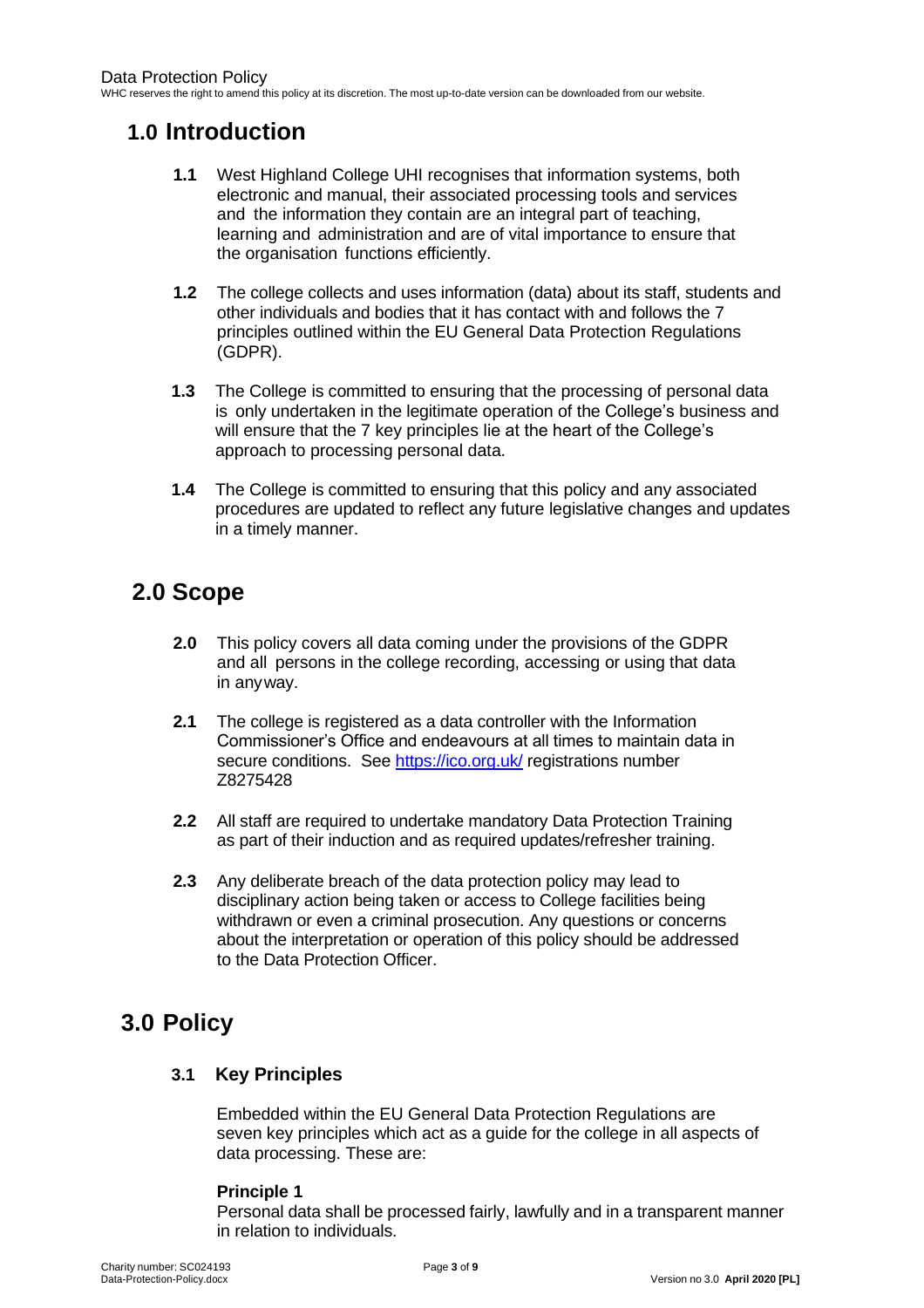#### **Principle 2**

Personal data shall only be collected for specified, explicit and legitimate purposes and not further processed in a manner that is incompatible with those purposes.

#### **Principle 3**

Personal data shall be adequate, relevant and limited to what is necessary in relation to the purpose for which they are processed.

#### **Principle 4**

Personal data shall be accurate and, where necessary kept up to date; every reasonable step must be taken to ensure that personal data that are inaccurate, having regard to the purposes for which they are processed, are erased or rectified without delay.

#### **Principle 5**

Personal data shall be kept in a form which permits identification of data subjects for no longer than is necessary for thepurposes for which the personal data are processed; personal data may be stored for longer periods insofar as the personal data will be processed solely for archiving purposes in the public interest, scientific or historical research purposes or statistical purposes, subject to implementation of the appropriate technical and organisational measures required by the GDPR in order to safeguards the rights and freedoms of individuals.

#### **Principle 6**

Personal data shall be processed in a manner that ensures appropriate security of the personal data, including protection against unauthorised or unlawful processing and against accidental loss, destruction or damage using appropriate technical or organisational measures.

#### **Principle 7**

The data controller shall be responsible for and be able to demonstrate compliance with these principles.

#### <span id="page-3-0"></span>**3.2 Personal Information**

'Personal Data' includes information relating to natural persons who can be identified or who are identifiable either directly from the information by reference to an identifier (e.g. names, location data or an online identifier such as IP address) or indirectly from that information in combination with other information.

Personal data may also include special categories of personal data e.g. biometric data, genetic data, health details, racial or ethnic origin) or criminal conviction and offences data. These are considered to be more sensitive and may only be processed in more limited circumstances under Articles 9 and 10 of the GDPR.

#### <span id="page-3-1"></span>**3.3 Data Processing and the Lawful Basis**

The definition of 'processing data' includes obtaining/collecting, recording, holding, storing, organising, adapting, aligning, copying, transferring, combining, blocking, erasing and destroying the information or data. It also includes carrying out any operation or set of operations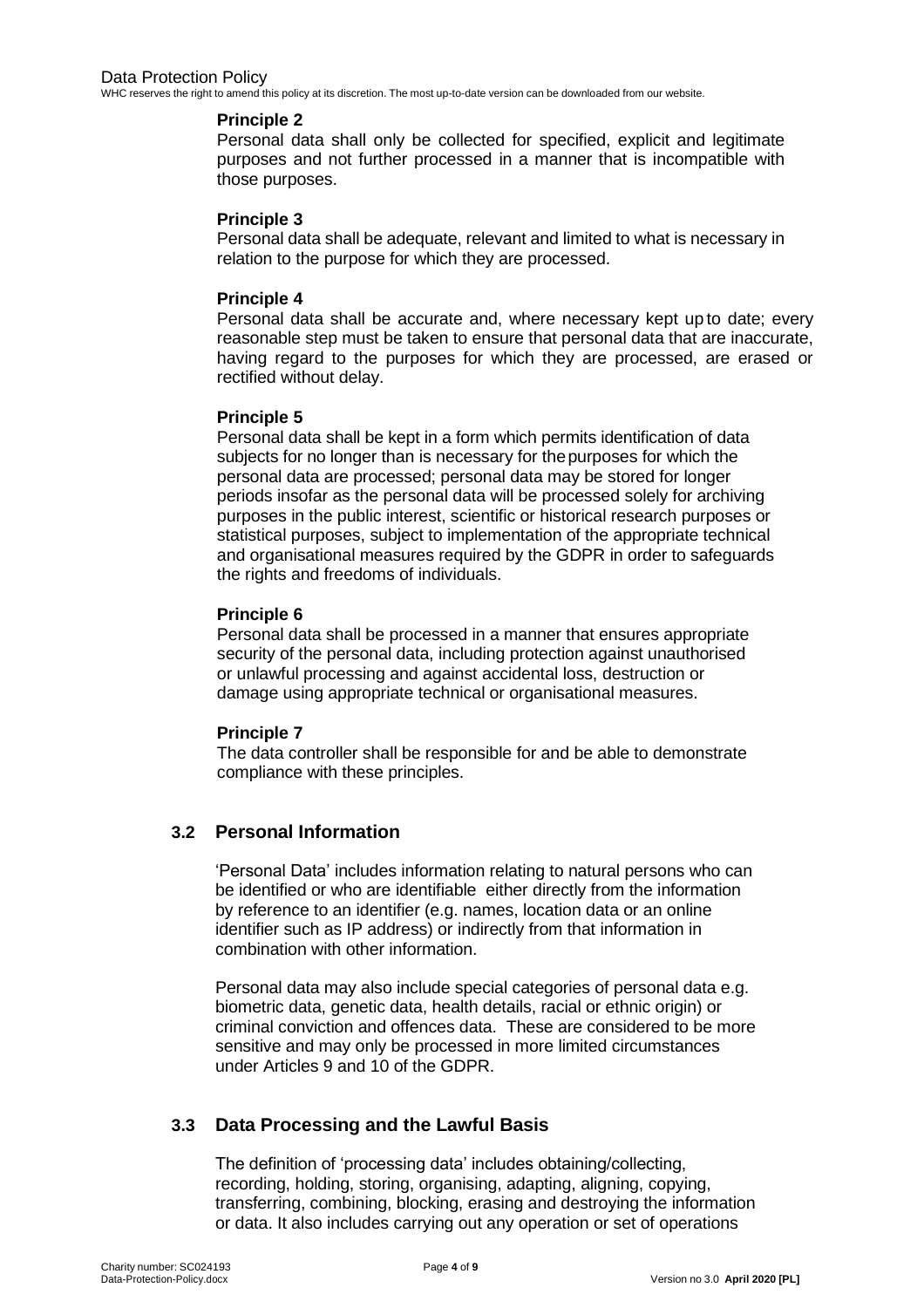on the information or data, including retrieval, consultation, use and disclosure.

In order to process personal data, the college must have a valid lawful basis on which to do so. The lawful bases are as follows:

- a) **Consent** the individual has given clear consent for the processing of their personal data for a specific purpose.
- b) **Contract**  the processing is necessary for a contract with the individual.
- c) **Legal Obligation** the processing is necessary to comply with the law.
- d) **Vital Interests** the processing is necessary to protect someone's life.
- e) **Public Task** the processing is necessary to perform a task in the public interest or for official functions and the task/function has a clear basis in law.
- f) **Legitimate Interest** the processing is necessary for the legitimate interests of the College or a third party unless there is good reason to protect an individual's personal data which overrides those legitimate interests.

#### <span id="page-4-0"></span>**3.4 Individual Rights**

The college is aware of the following rights of individuals regarding the personal data held and is committed to upholding these rights:

#### **Right to be informed**

All individuals are entitled to know:

- What information the College holds and processes aboutthem and why.
- How long it will be kept for.
- Who else it will be shared with.

This information should be provided in a privacy statement at the point the data is collected.

#### **Right to access**

All individuals have a right to obtain a copy of the personal information the College holds about them either in electronic or manual form. This is commonly referred to as subject access. The college has one month to respond and cannot charge a fee in most circumstances.

#### **Right to rectification**

Individuals have a right to have inaccurate personal data rectified or completed if it is incomplete. The request can be made either verbally or in writing and the college has one calendar month to respond to the request.

#### **Right to erasure**

This is also known as 'the right to be forgotten' and gives individuals the right to have personal data erased in certain circumstances. The request can be made either verbally or in writing and the college has one calendar month to respond to the request.

#### **Right to restrict processing**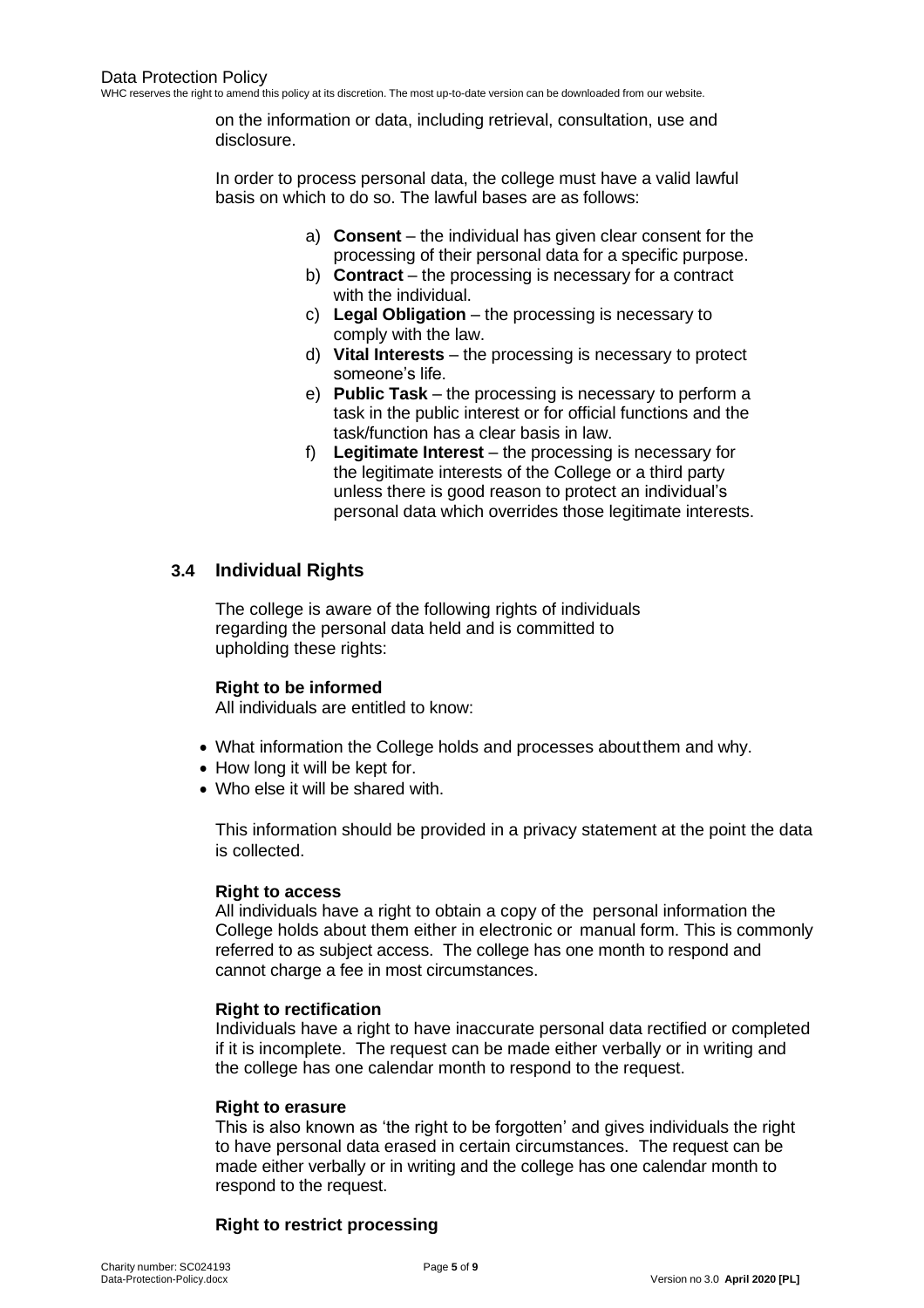Individuals have the right to request the restriction or suppression of their data in certain circumstances. If processing is restricted the college may store the data but not use it. The request can be made either verbally or in writing and the college has one calendar month to respond to the request.

#### **Right to data portability**

This allows individuals to obtain and reuse their personal data for their own purposes across different services. It only applies to information provided by the individual to the college.

#### **Right to object**

Individuals have the right to object to the processing of their personal data in certain circumstances. However, they have an absolute right to stop their data being used for direct marketing. Individuals must be made aware of their right to object. The request can be made either verbally or in writing and the college has one calendar month to respond to the request.

#### **Rights related to automated decision-making including profiling**

The right relates to automated decisions or profiling that could result in significant affects to an individual. Profiling is the processing of data to evaluate, analyse or predict behaviour or any feature of their behaviour, preferences or identity. Individuals have the right not to be subject to decisions based solely on automated processing. When profiling is used, measures must be put in place to ensure security and reliability of services. Automated decision-taking based on sensitive data can only be done with explicit consent.

#### <span id="page-5-0"></span>**3.5 Privacy Notices**

The college is required to provide individuals with a 'privacy notice' to inform them of how their personal data is used. The main privacy notices can be viewed here [https://www.whc.uhi.ac.uk/about-us/data-protection/privacy](https://www.whc.uhi.ac.uk/about-us/data-protection/privacy-statements/)[statements/](https://www.whc.uhi.ac.uk/about-us/data-protection/privacy-statements/)

#### <span id="page-5-1"></span>**3.6 Data Retention**

Personal data must only be kept for the length of time necessary to perform the processing for which it was collected. Once information is no longer needed it will be disposed of securely. Paper records will be shredded or disposed of in confidential waste and electronic records will be permanently deleted.

The College will keep some forms of information for longerthan others. In general electronic information about students will be kept for a period to comply with legal, funding and awarding body requirements and for general enquiries from past students about the education history.

The College may need to keep information about staff for longer periods of time. This will include information necessary in respect of pensions, taxation, potential or current disputes or litigation regarding the employment, and information required for job references.

In certain circumstances, for example to comply with European funding requirements, the College may be required to keep data for longer periods than noted above.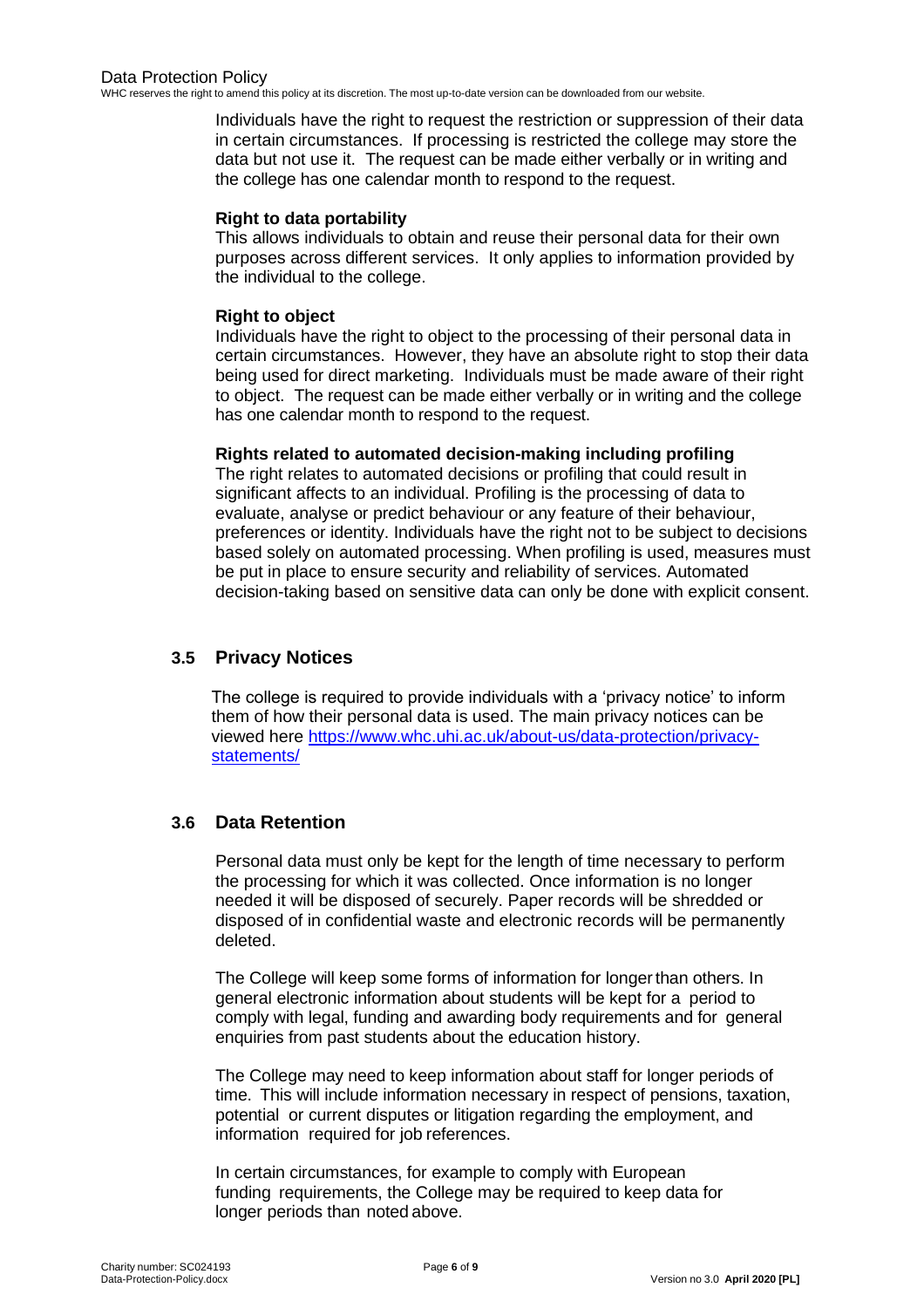#### <span id="page-6-0"></span>**3.7 Records of Processing Activities**

The college is required to keep a record of its data processing activities as a summary of the processing and sharing of personal information and the retention and security measures that are in place. Amongst other things this record contains details of why the personal data is being processed, the types of individuals about which information is held, who the personal information is shared with and when personal information is transferred to countries outside the EU. These records can be found under Departmental Data Registers within the College Management Group information.

#### <span id="page-6-1"></span>**3.8 Data Sharing**

Certain conditions would need to be met before personal data can be shared with a third party or before an external data processor is used to process data on behalf of the college. As a general rule personal data will not be passed on to third parties, particularly if it involves special categories of personal data but there are certain circumstances when it is permissible. Any transfers of personal data will meet the data processing principles as detailed in section 3.1, in particular it must be lawful and fair to the data subjects concerned. It will meet one of the lawful bases of processing as detailed in section 3.3. Legitimate reasons for transferring data would include:

- That is was a legal requirement
- It is necessary to provide services to its members

If no other conditions are met, then consent must be obtained from the individuals concerned and appropriate privacy notices provided.

The college must be satisfied that the third party will meet all the requirements of GDPR particularly in terms of holding the information securely. Where a third party is processing personal data on behalf of the college, a written contract will be put in place.

#### <span id="page-6-2"></span>**3.9 Transfers of Personal Data Outside the EU**

Personal data can only be transferred out of the European Union under certain circumstances. The GDPR lists the factors that would be considered to ensure an adequate level of protection for the data and some exemptions under which the data can be exported. The college do not currently transfer data outside the EU.

#### <span id="page-6-3"></span>**3.10 Data Protection Impact Assessments and Data Protection by Design**

It is particularly important to consider privacy issues when considering new processing activities or setting up new procedures or systems that involve personal data. Under GDPR, the college must undertake a Data Protection Impact Assessment for any processing that is likely to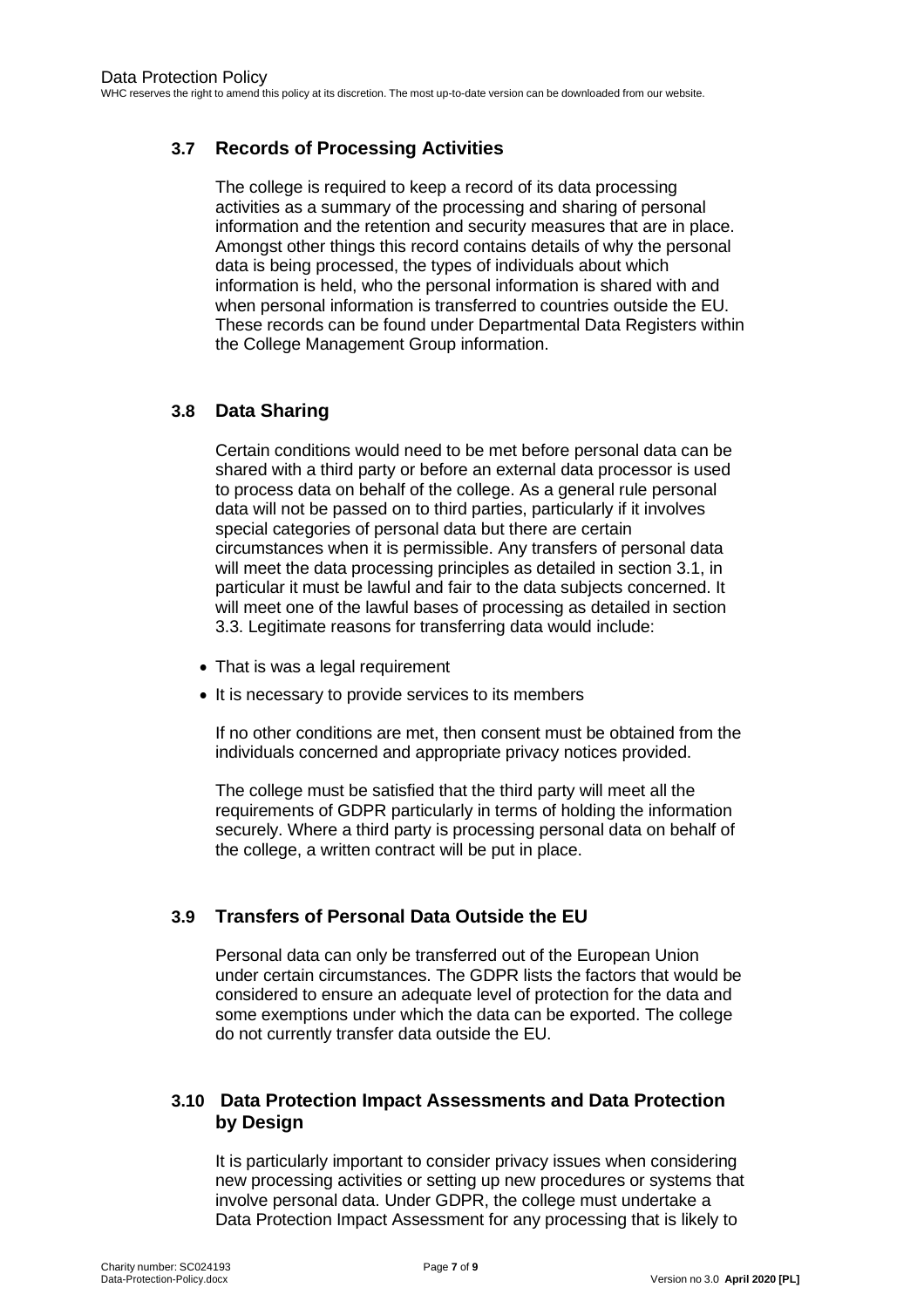result in a high risk to individuals.

GDPR imposes a specific 'data protection by design' legal requirement which means that data protection is integrated throughout processing activities and business practices from the design stages of a process and throughout the lifecycle. Therefore, the college will ensure that it has appropriate technical and organisational measures in place.

#### <span id="page-7-0"></span>**3.11 Security and Personal Data Breaches**

The college is responsible for ensuring appropriate and proportionate security for the personal data that it holds. This includes protecting the data against unauthorised or unlawful processing and against accidental loss, destruction or damage of the data. The college will make every effort to avoid personal data breaches, however, in the event that there is a suspected data breach, in the first instance, this should be reported to the Data Protection Officer. The breach may need to be reported to the Information Commissioner's Office no later than 72 hours after the breach is discovered, if appropriate. Examples of personal data breaches can include:

- Access by an unauthorised third party
- Deliberate or accidental action (or inaction)
- Sending personal data to the incorrect recipient
- Computing devices containing personal data being lost or stolen
- Alteration of personal data without permission; and
- Loss of availability of personal data

If a breach is likely to result in a high risk of adversely affecting individuals' rights and freedoms, the college will inform those individuals as soon as possible.

The college will keep a record of all personal data breaches, regardless of whether it is required to notify the Information Commissioner's Office. This record also records 'near misses' and is reported to each Audit Committee meeting.

## <span id="page-7-1"></span>**4.0 Responsibilities**

- **4.1** The College Board of Management is responsible for ensuring the legal compliance of this policy.
- **4.2** The Director of Finance & Resources has been designated as the Data Protection Officer and is also responsible for ensuring compliance.
- **4.3** The Data Protection Officer is responsible forthe implementation of this policy and to ensure that all staff, students and contractors comply with this policy and any related procedures.
- **4.4** Departmental Heads/Managers and Curriculum Area Leads are responsible for the application of the policy in all aspects of